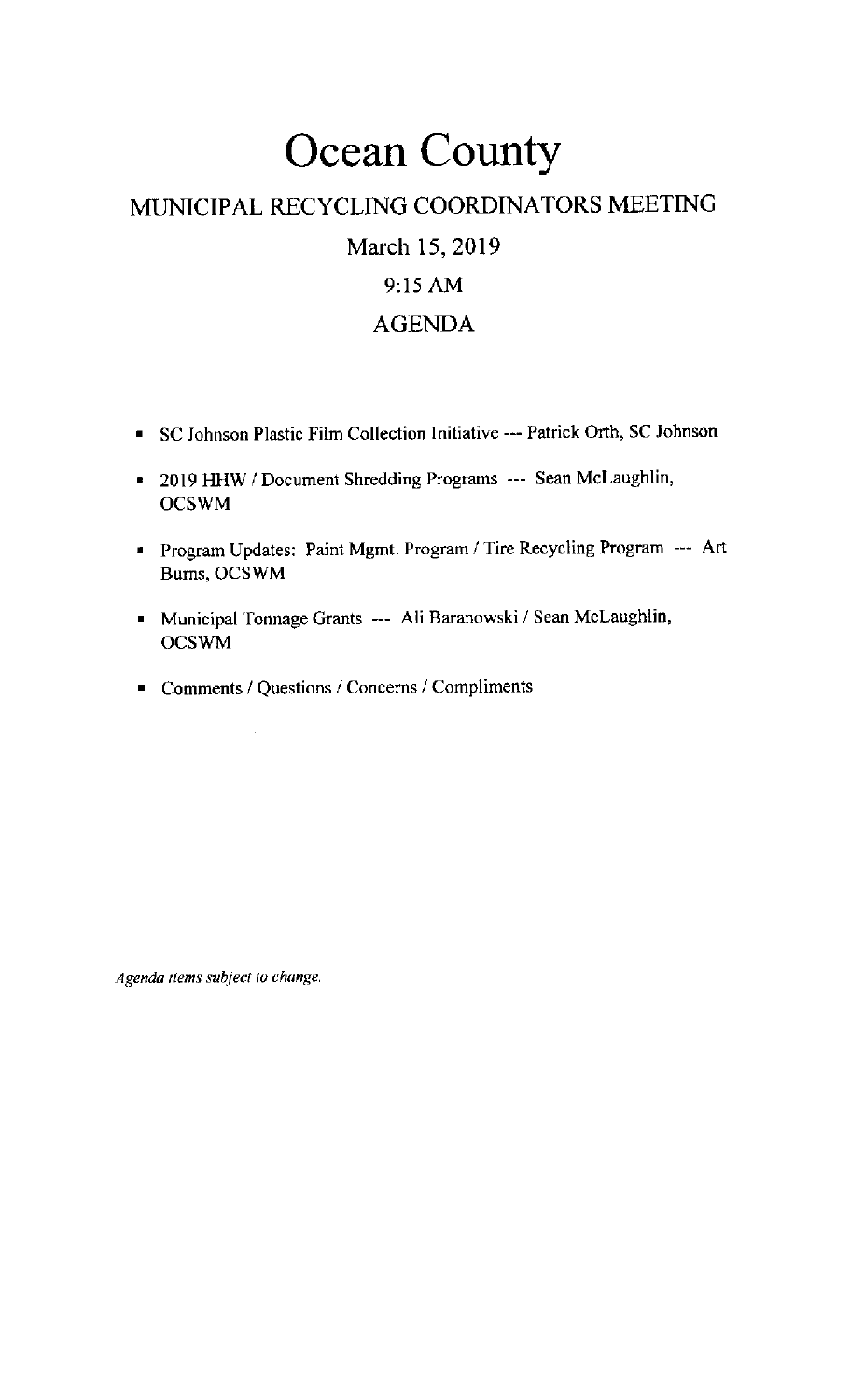

#### 2019 OCEAN COUNTY **HOUSEHOLD HAZARDOUS WASTE DISPOSAL PROGRAM**

Rid your home of potential hazards and protect the environment by participating in the Household Hazardous Waste Disposal Program

sponsored by

THE OCEAN COUNTY BOARD OF CHOSEN FREEHOLDERS and

THE OCEAN COUNTY DEPARTMENT OF SOLID WASTE MANAGEMENT Many common household products pose a potential threat to your family, and to Ocean County's clean air and water. You can dispose of these materials at the sites listed below, free of charge by calling the County to pre-register.

Call: 732-367-0802 to pre-register for Lakewood Call: 732-506-5047 to pre-register for Toms River Call: 609-978-0913 to pre-register for Stafford

# LAKEWOOD

# **TOMS RIVER**

**Public Works Yard** 1 America Ave. Lakewood, NJ 08701 Sunday, March 31  $9:00AM - 3:00PM$ 

**Public Works Garage** 1672 Church Rd. Toms River, NJ 08753 Saturday, May 4  $9:00AM - 3:00PM$ 

### **STAFFORD Public Works Garage**

320 Haywood Rd. Stafford Township, NJ 08050 Saturday, June 1  $9:00AM - 3:00PM$ 

Pre-registration is required.

Registration is on a first-come first-served basis.

Future dates TBA in June. For more info please visit www.co.ocean.nj.us/recycle

Hazardous waste will not be accepted from businesses, school boards or government<br>agencies. Only Ocean County residential households and farmers are eligible for this free<br>program. A driver's license or tax bill will be ad advise you about any materials you are unsure of.

Acceptable Materials: Cleaning products/chemicals, aerosols, auto products, herbicides/pesticides, gasoline/waste oil, propane tanks, stains/varnishes, polyurethanes/polishes, fire extinguishers,<br>mercury-containing devices (thermostats), batteries, paints/paint thinners.

### ALL THE ABOVE MATERIALS, EXCEPT OIL AND GASOLINE,<br>MUST BE IN ORIGINAL CONTAINERS

Maximum volume per household is limited to 200 pounds of dry materials and 20 gallons of liquid. Please, no containers larger than 5 gallons.

Unacceptable Materials: Electronics, radioactive materials (smoke detectors), oxygen tanks, dioxins, infectious wastes ("red bag" wastes), unknown or unidentifiable materials. NO CONSTRUCTION WASTES OR ASBESTOS.

> THE OCEAN COUNTY BOARD OF CHOSEN FREEHOLDERS Virginia E. Haines, Director • John P. Kelly, Deputy Director Gerry P. Little · Gary Quinn · Joseph H. Vicari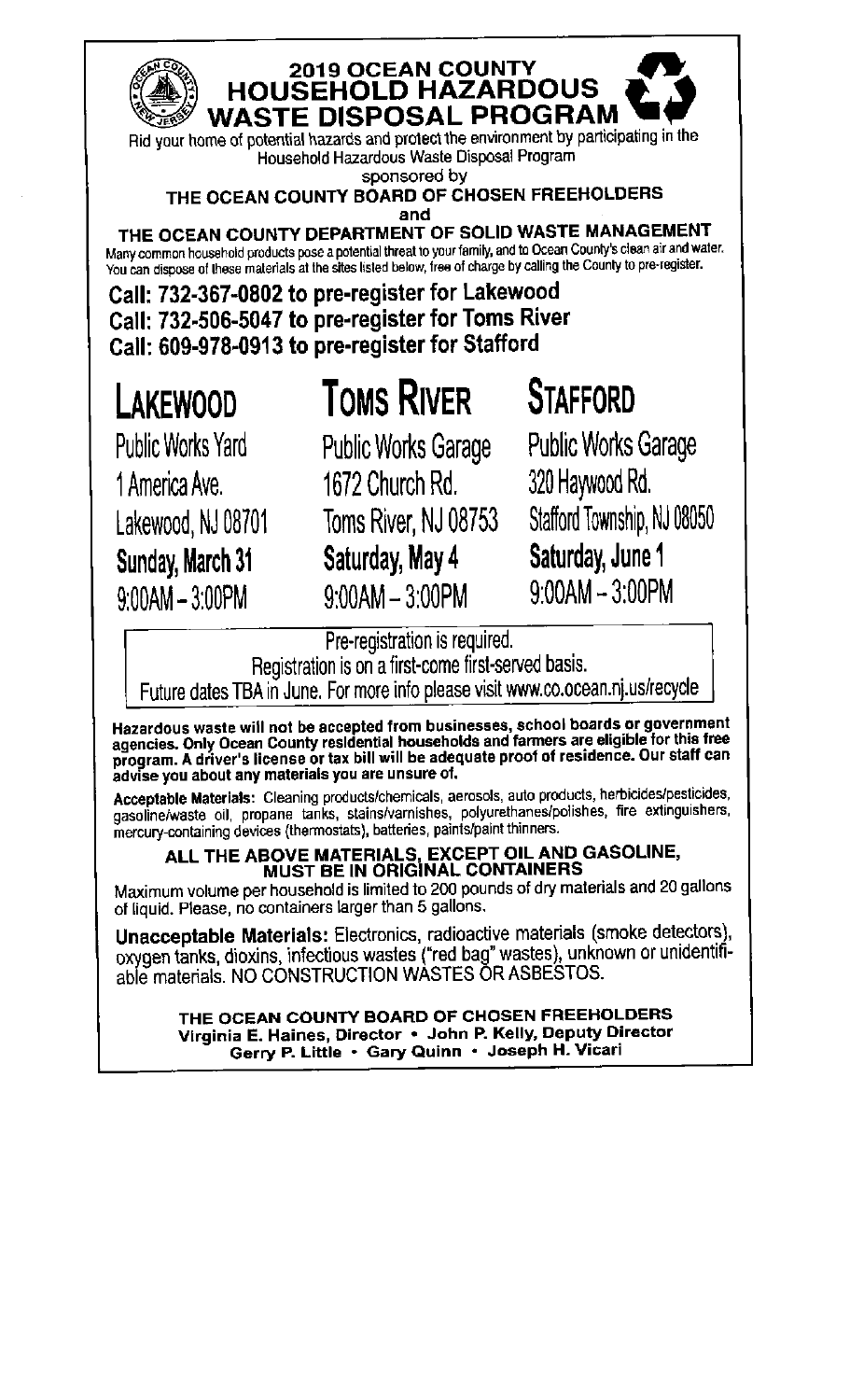